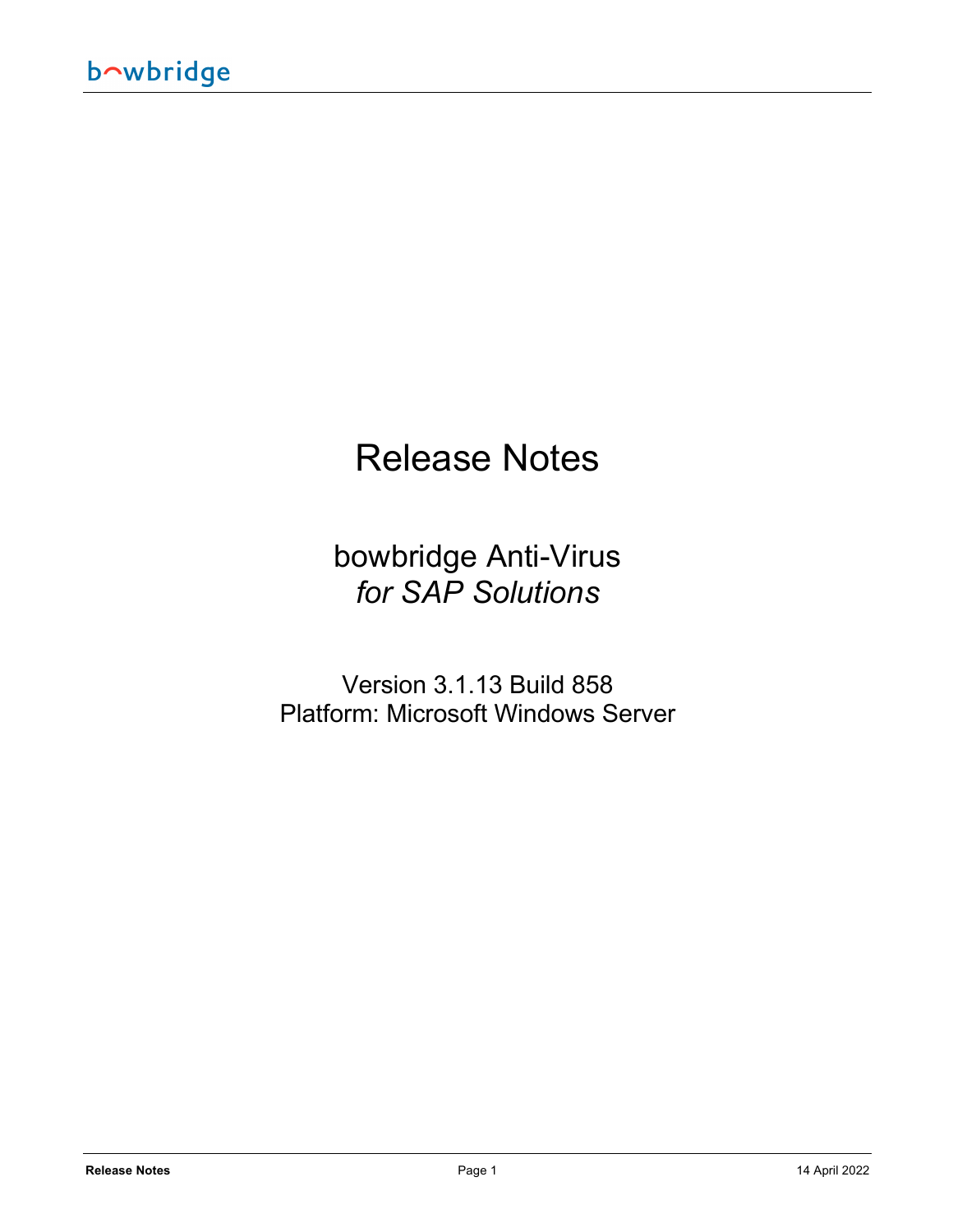## bowbridge

### **Table of Contents**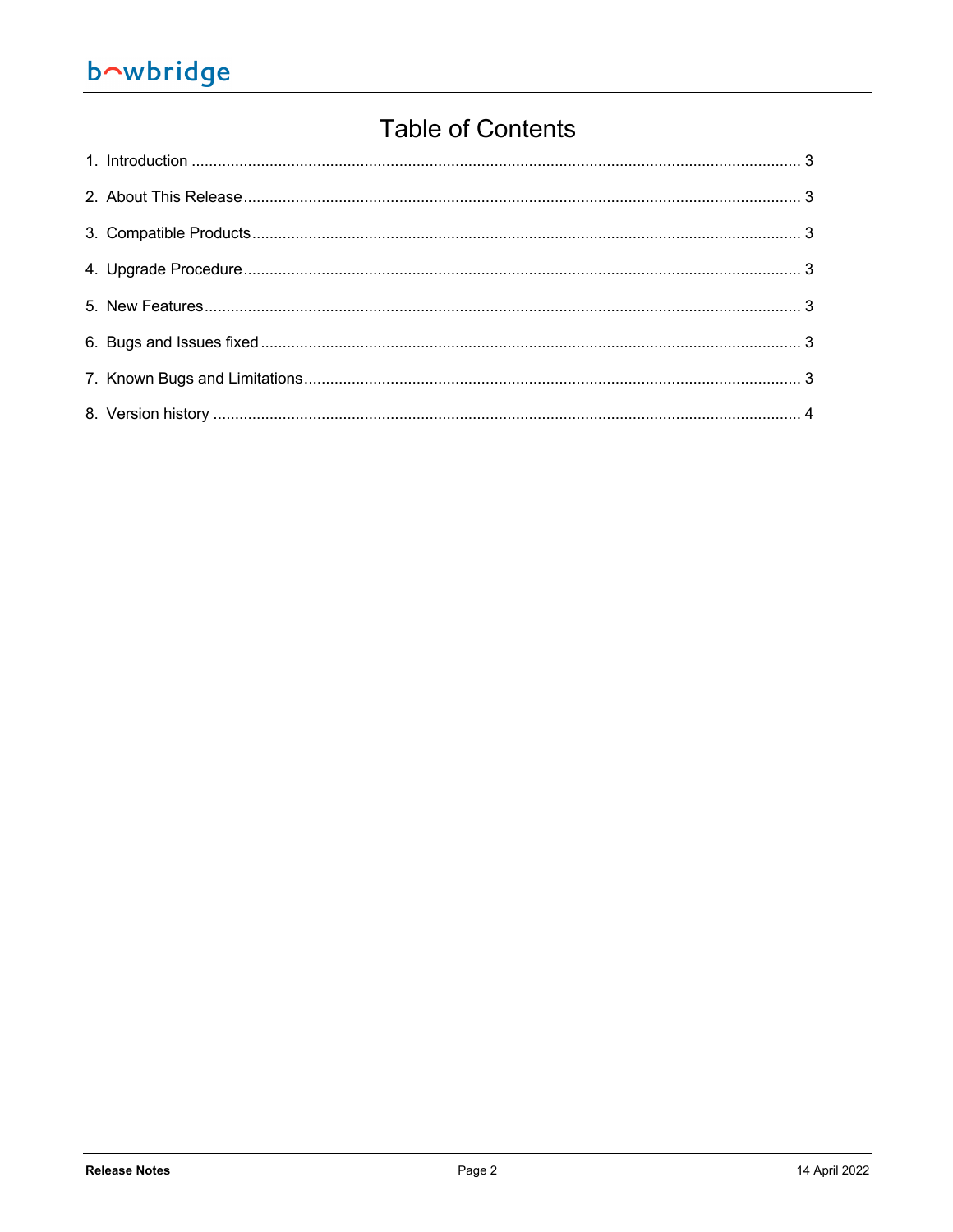#### **1. Introduction**

The document communicates the major new features and changes in this release of the bowbridge Anti-Virus for SAP Solutions. It also documents known problems and workarounds.

#### **2. About This Release**

Version 3.1.13 Build 858 is a maintenance release to the bowbridge Anti-Virus series of products.

#### **3. Compatible Products**

This product has been tested on the following platforms or with the following products:

- Windows Server 2012
- Windows Server 2016
- Windows Server 2019

#### **4. Upgrade Procedure**

The product installer will detect pre-existing installations, if directed to install into the directory of an existing installation. It will then offer the option to upgrade the existing installation while preserving all settings and configurations.

If customers wish to use the new Service-Mode, an additional step to select the service to automatically start is presented during the upgrade. Further, if the service chosen is ICAP, the ICAP URL, too, must be provided at installation time.

#### **5. New Features**

• none

#### **6. Bugs and Issues fixed**

• Occasional failure to start Virus Scan Provider (ZMQ/CZMQ linked statically)

#### **7. Known Bugs and Limitations**

- bowbridge is not aware of any general limitations or bugs in this release
- Silent-mode installation/update: Upgrading to this release from a previous version in silent mode will update all binaries, regardless of whether they were deployed initially. Further, manual adjustments must be made to the configuration file and the Windows Services Management